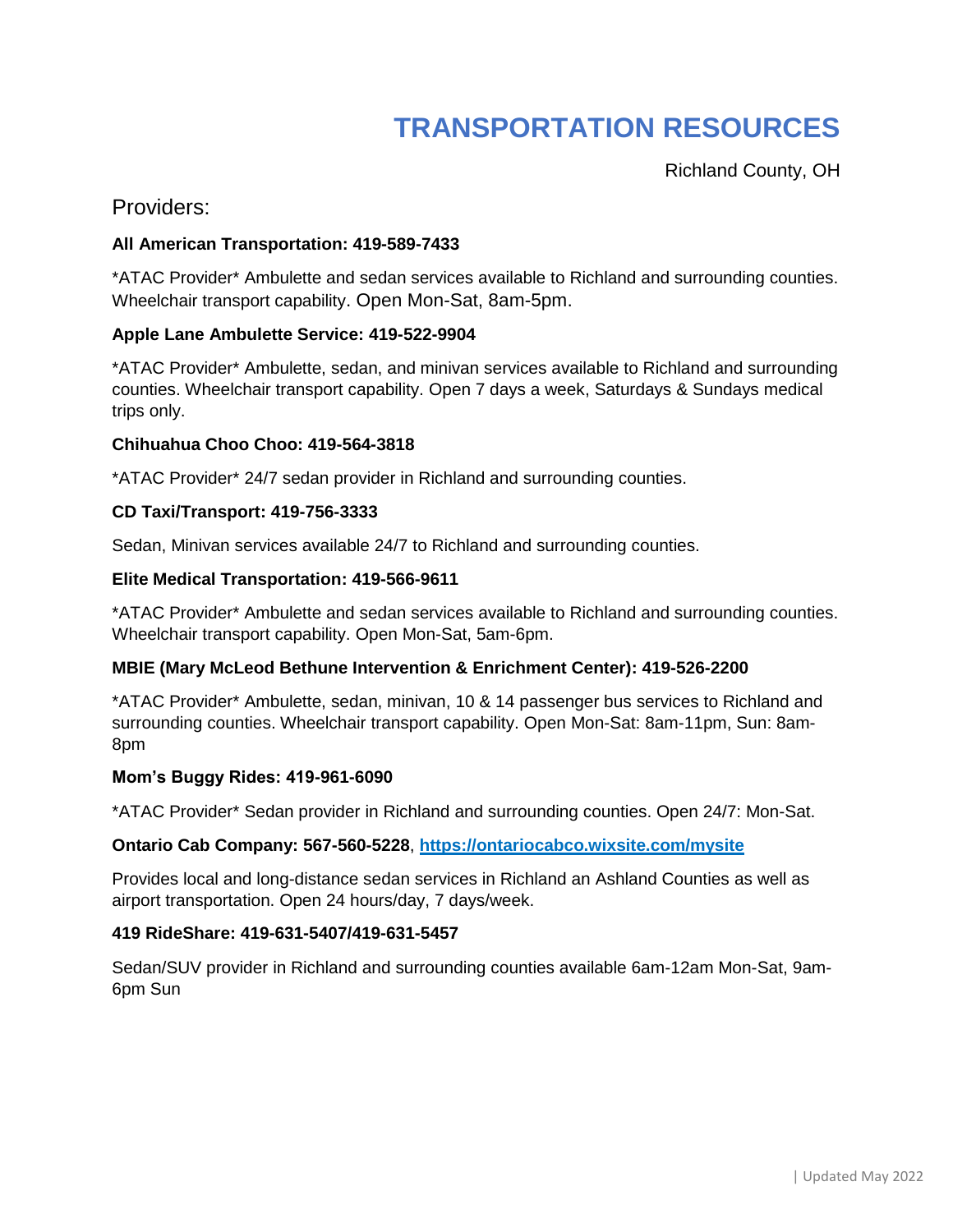## **RCT Buses (Richland County Transit): 419-522-4504, [www.rctbuses.com](http://www.rctbuses.com/)**

Buses cover nearly all of the City of Mansfield, Ontario, Shelby and portions of Madison Township. Most flexible and cost-effective transportation available in Richland County. All routes wheelchair accessible. Bicycle racks available. Routes and schedules available online. Open Mon-Fri, 6am-6:30 pm.

#### **RCT Dial-A-Ride: 419-522-4504, [www.rctbuses.com](http://www.rctbuses.com/)**

Offers door-to-door, curb-to-curb transportation within the RCT service area for persons with disabilities who are unable to use the regular fixed routes. Must have the RCT Dial-A-Ride application form signed by doctor in order to ride. Wheelchair transport capability.

#### **Shelby Taxi Service: 419-295-5144**

Transportation within the City of Shelby. Open Mon-Fr, 8:00 am-4:00 pm. \*ATAC Provider for ADA compliant transportation.

# Agencies: \**Services limited to eligible clients*\*

## **Area Agency on Aging: Last names A-K: 567-247-3472, L-Z: 567-247-6493, [www.aaa5ohio.org](http://www.aaa5ohio.org/)**

STARS Levy and/or Title III – in county medical appointment and grocery transportation for those 60 years and older. PASSPORT waiver provides transportation for individuals enrolled in the PASSPORT home care program. Referrals for individuals with last names beginning with A-K should call Community Living Specialist, Lisa McCristall at 567-247-6493. Referrals for individuals with last names beginning with L-Z should call Community Living Specialist, Crystal Rhodes at 567-247-3472.

#### **Mansfield Memorial Homes: 419-774-5145, [www.mansfieldmh.com](http://www.mansfieldmh.com/)**

Provides Mansfield area seniors with transportation, primarily to medical appointments and adult daycare, some personal trips. Vans available. Wheelchair transport capability. Services available to residents and clients of Area Agency on Aging and Mansfield Memorial Homes only.

#### **OOD (Opportunities for Ohioans with Disabilities): 419-747-3000, [www.ood.ohio.gov](http://www.ood.ohio.gov/)**

Provides short term transportation to work and training for individuals with disabilities.

#### **Richland County Job & Family Services: 419-774-5470, [www.rcjfs.net](http://www.rcjfs.net/)**

Provides RCT bus tickets to qualifying persons, on a case-by-case basis. For social service and medical appointments only. Medicaid recipients receive transportation benefits through their Managed Care Provider. Enhanced Medicaid Transportation assists with transportation to Medicaid covered appointments. Assistance may be in the form of ambulette, taxi transportation or gas vouchers.

#### **Richland Newhope (County Board of DD): 419-774-4236, [www.rnewhope.org](http://www.rnewhope.org/)**

Provides a variety of transportation services to Richland Newhope clients with disabilities.